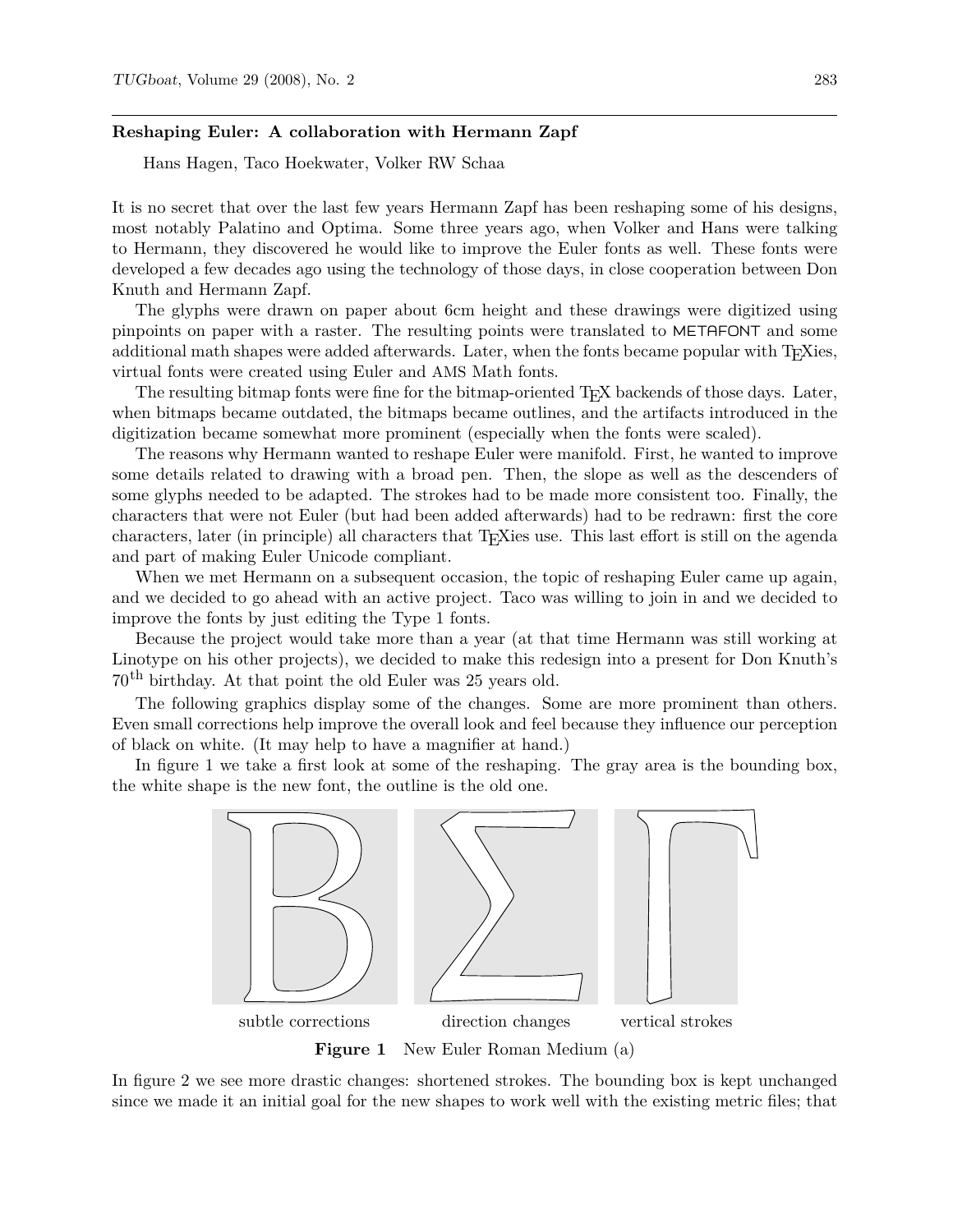way, New Euler would be a drop-in replacement for the existing fonts and could be used with no fear of changing line breaks.



**Figure 2** New Euler Roman Medium (b)

As with Palatino Nova and Optima Nova, Hermann did not hesitate to go even further than this. Figure 3 demonstrates this clearly. A nice side effect of harmonizing the font is that we can now use Euler for running text, although the text font is not yet released (due to too many holes in the usual text encoding vectors).



**Figure 3** New Euler Roman Medium (c)

Some of the changes result directly from looking at the fonts in a larger size (see figure 4). The redesign started by printing the outlines of the fonts at sizes up to 12cm but finally Hermann decided to focus on the 6cm variant. The corrected outlines were mailed, faxed and/or presented in person. Many such corrections concerned the way corners are cut off. In that respect some of the original characters didn't qualify as Euler at all, for instance < symbols, but by cutting some corners and adapting the strokes they became eulerized.



**Figure 4** New Euler Roman Medium (d)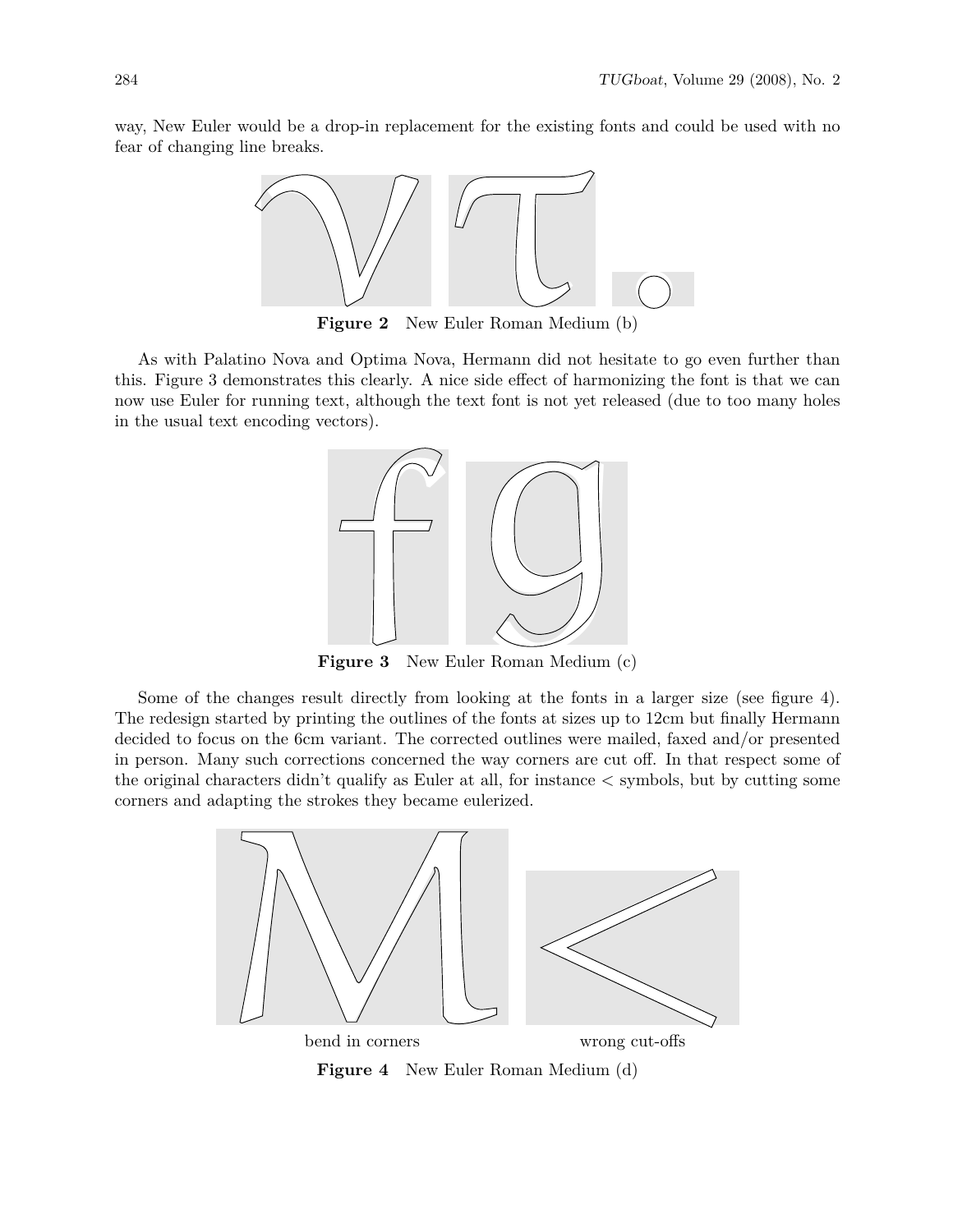When the discussions about reshaping started, the changes mostly concerned small corrections and descenders, but once we had the proper work-cycle in place Hermann went a bit further. Of course the descenders have been lowered too, as is demonstrated in Figure 5.



As usual, T<sub>E</sub>X math fonts have interesting ways of combining characters in fonts and so we have old style digits in the Fraktur font. The elegance of New Euler is well demonstrated by these numerals (see figure 6).



**Figure 6** New Euler Fraktur Medium

Most characters have been changed, some much more than others. In the symbol font, the aleph now better matches the rest (it was rather fat) and the script  $L$  is less upright (see figure 7).



**Figure 7** New Euler Symbol Medium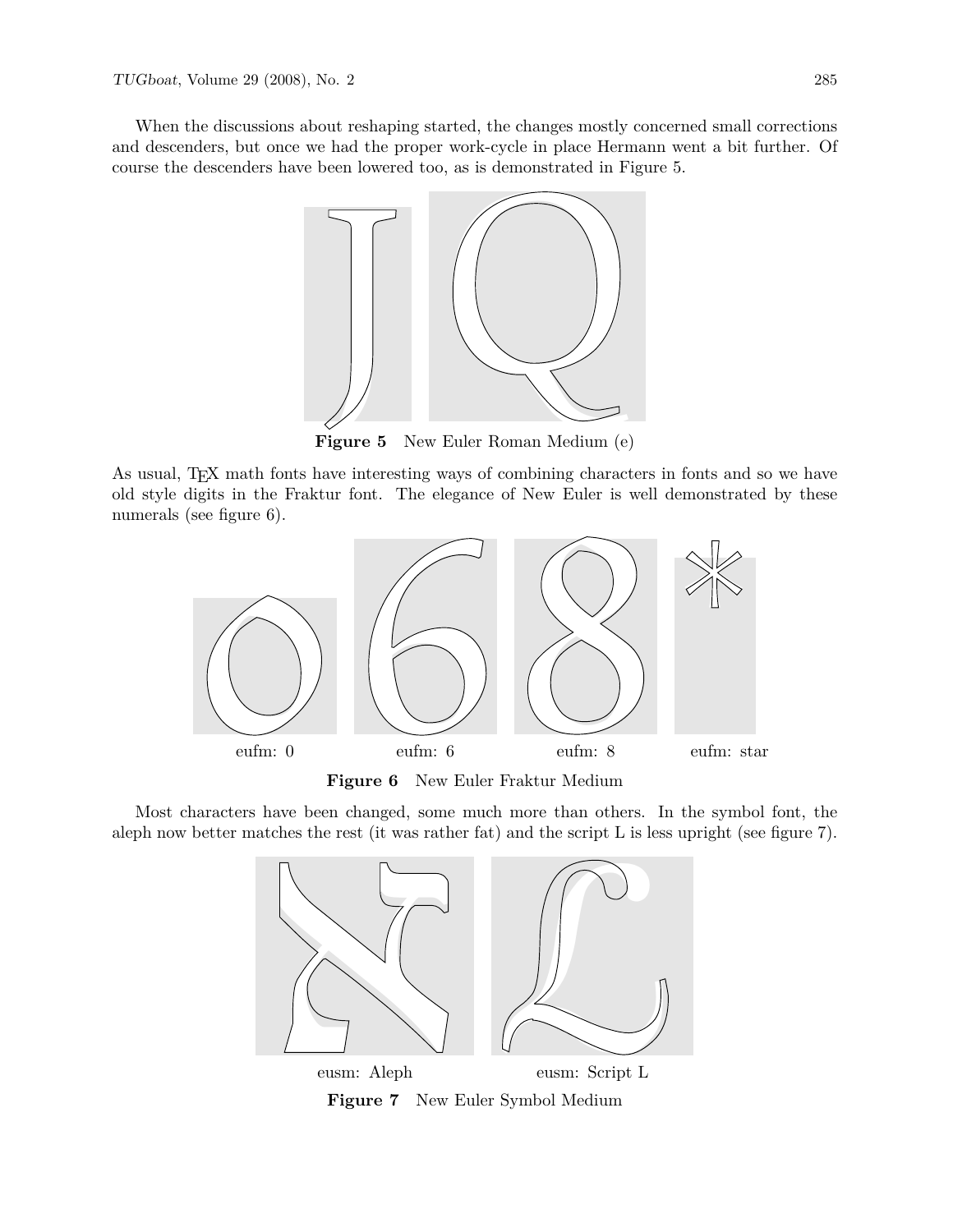As intended, New Euler is metric compatible with Old Euler, and of course the smaller sizes and the bold variants have been adapted too. By the end of 2007 all the medium variants at 10pt were done, and Taco had to go into overdrive. We were quite lucky that he has mastered FontForge so well (figure 8), and so we could start 2008 with a complete set of fonts.



**Figure 8** Editing Euler in FontForge

The fonts were presented to Don Knuth on January 10, 2008 on an eight-page leporello hand-made by Willy Egger, with each page showing one of the aspects of the reshaping, all of which kept us pretty busy during the holidays (figure 9).



**Figure 9** Presenting New Euler